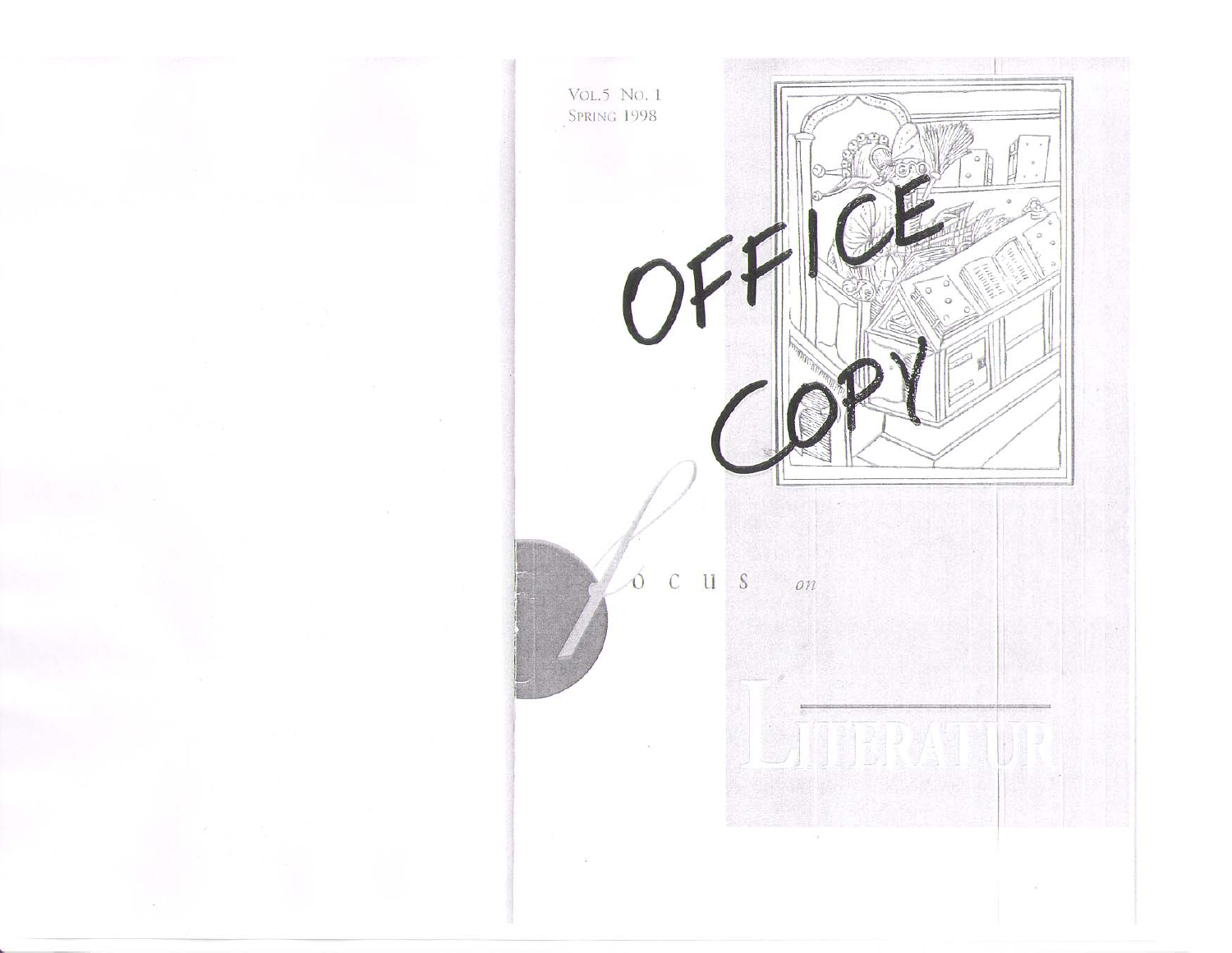

Editors Michael Rice Barbel Such

Technical Manager Tom Stewart

Published by the German Graduate Student Governance Association of the University of Cincinnati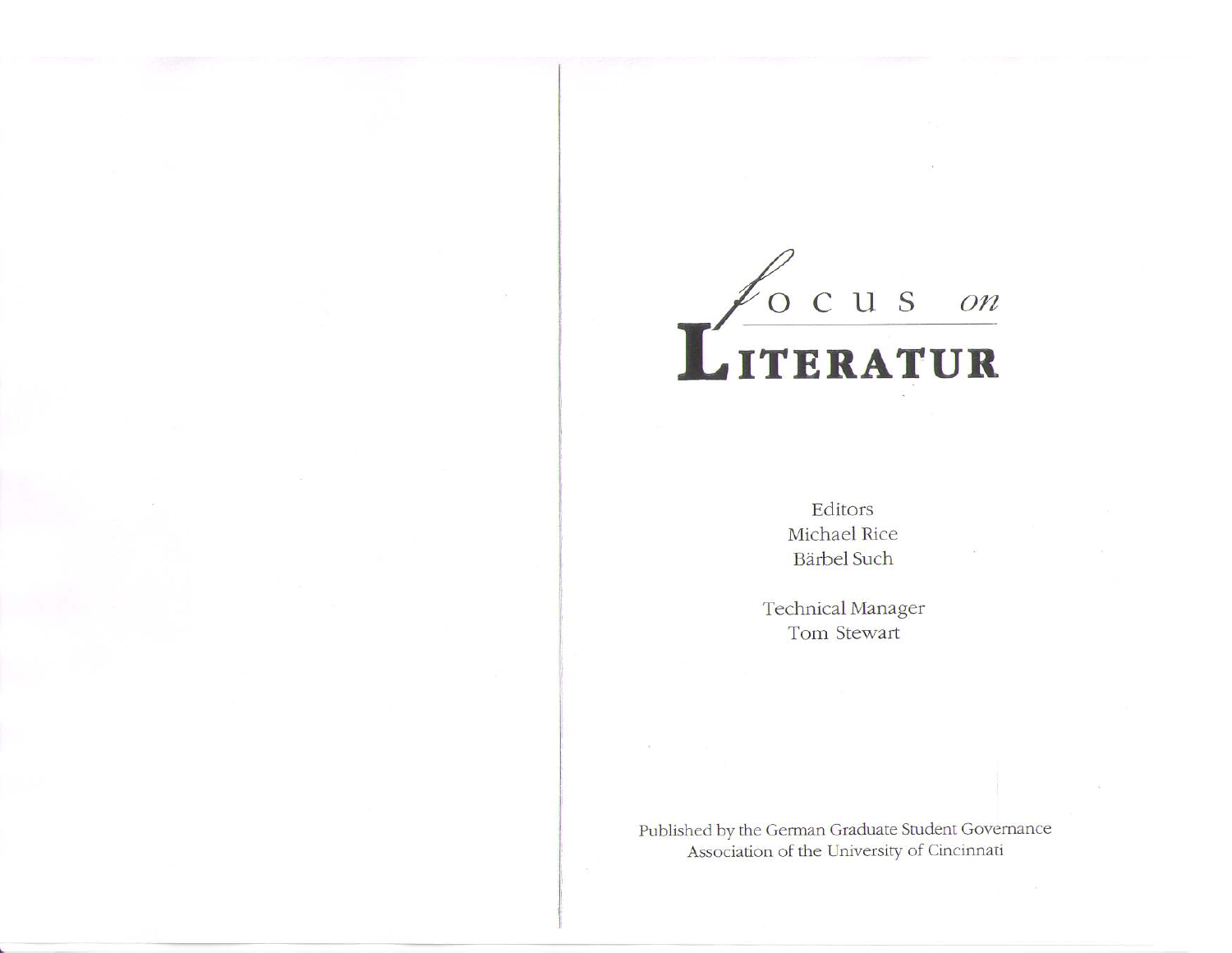*Focus on Literatur* is published semiannually (Spring & Fall) by the German Graduate Srudem Governance Association of the Universiry of Cincinnati

#### Editor

Michael Rice Book Review Editor Barbel Such Technical Manager Tom Stewart

#### **Copy Editors**

Tim Straubel, Maja Gracanin, David Prickett, Angelina Mrsic, Yvonne Bahlmann, Jennifer Creech, Julia Rued, Christopher Tebbe Subscriptions and Mailings Michael Rice

#### SUBMISSIONS

Focus on Literatur welcomes article submissions from 10-25 pages on topics related to German literary studies. Submissions are accepted continuously, but contributors must be students at the time of submission. Manuscripts must be submitted in triplicate to the editor and should be prepared according to the guidelines of the latest MLA Handbook. A self-addressed postcard should accompany the manuscript for acknowledgment of its receipt.

#### BOOK REVIEWS

Unsolicited book reviews of 2·5 pages will be considered for publication, yet Focus onLiteratur prefers to work with an established pool of reviewers. Interested persons are encouraged to inform the Book Review Editor.

#### SUBSCKlPTIONS

Annual subscriptions are \$15.00 for individuals and \$22.00 for institutions; individuals and institutions overseas add \$5.00 for additional postage.

#### CONTACT ADDRESS

Send subscription fees and all other correspondence to *Focus onLiteratur*, Department of Germanic Languages and Literatures, University of Cincinnati, Cincinnati, Ohio 45221-0372. Tel: (513) 556-2755 Fax: (513) 556-1991.

COVER: "The Book from Sebastian Bram's *Sbip of Foo/es,* London, 1570, courtesy of the Archives and Rare Books Department, University of Cincinnati Libraries. Cover design by Giana Morrell.

We reserve the right to make any necessary editing changes without the express written consent of the authors. Member



### ACKNOWLEDGMENTS

The first installment of the fifth volume of Focus on Literatur was made possible only with the continued commitment of Dr. Judith Trent, Associate Vice President for Research and Advanced Studies and the officers of the University of Cincinnati Graduate Student Governance Association. We are deeply indebted to them for their support.

Our sincere thanks go to Department Head Sara meyer, our Faculty Advisor Professor Richard Schade, and ulty members of the Department of Germanic Languages and Literatures who have been very supportive of this publication. We are also grateful for the voluntary work offered by the graduate students of the German department.

Special thanks to all members of our board of reviewers and advisors. Articles for this issue were refereed by the following professors: Sara Friedrichsmeyer (U of Cincinnati) and Erhard Friedrichmeyer (U of Cincinnati). We would also like 10 thank Sara Friedrichmeyer (U of Cincinnati), Jerry Glenn (U of Cincinnati), Richard Schade (U of Cincinnati), and Katharina Gerstenberger (U of Cincinnati) for their help in technical matters.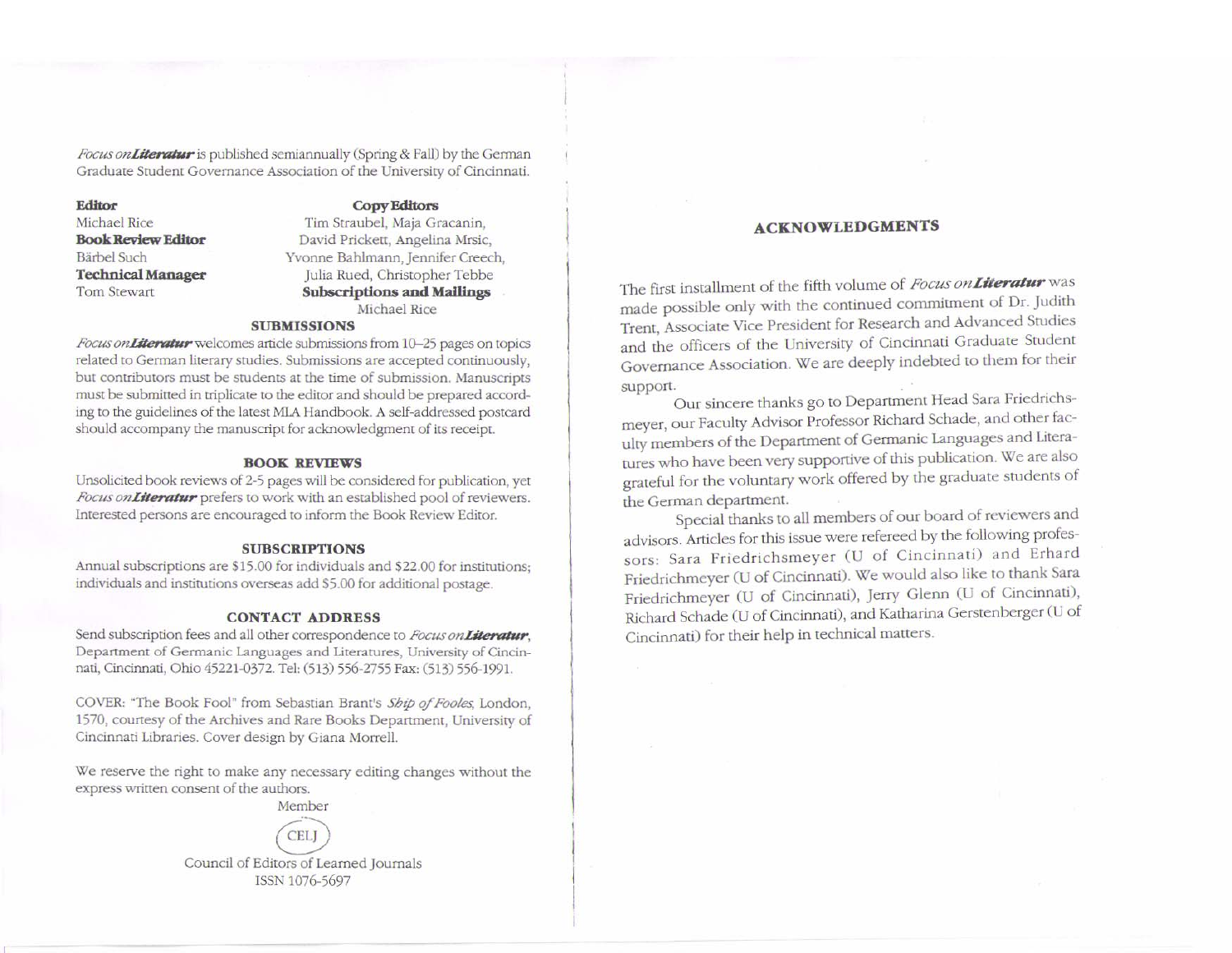# Focus onLiteratur

Volume 5, Number 1

Spring 1998

| <b>Contents</b>                                                                                                                                  |              |  |
|--------------------------------------------------------------------------------------------------------------------------------------------------|--------------|--|
| from the editor                                                                                                                                  | vi.          |  |
| articles                                                                                                                                         |              |  |
| German-Jewish Creative Identity in the Age of Lessing<br>and Beyond: Bertold Auerbach's Dichter und Kaufmann<br><b>HELEN FERSTENBERG</b>         | $\mathbf{1}$ |  |
| "The Werther-pistol killed me!"<br>Understanding Ulrich Plenzdorf's Novel Die neuen Leiden<br>des jungen W. as a Cult Book<br>SUSAN E. HUNNICUTT | 13           |  |
| Technologies of Death in Thomas Mann's<br>The Magic Mountain<br><b>JULIAN NELSON</b>                                                             | 27           |  |
| book reviews                                                                                                                                     |              |  |
| Hans Graf von der Goltz. Unwegsames Gelände<br>Peter R. Wieninger. Die Spur der Katzen                                                           | 45<br>47     |  |

## interviews

 $\bar{\alpha}$ 

| Ich schreibe Bücher, die ich auch selber gerne                                                                                                   |  |
|--------------------------------------------------------------------------------------------------------------------------------------------------|--|
| lesen würde<br>INTERVIEW MIT DEM AUTOR<br>THOMAS BRUSSIG                                                                                         |  |
| Vielleicht entspricht die kleine Form des Gedichts<br>am ehesten meinem literarischen Temperament<br>INTERVIEW MIT DEM AUTOR<br>HANS GEORG BULLA |  |
| contributors                                                                                                                                     |  |
| announcements                                                                                                                                    |  |

 $\tilde{\Xi}$